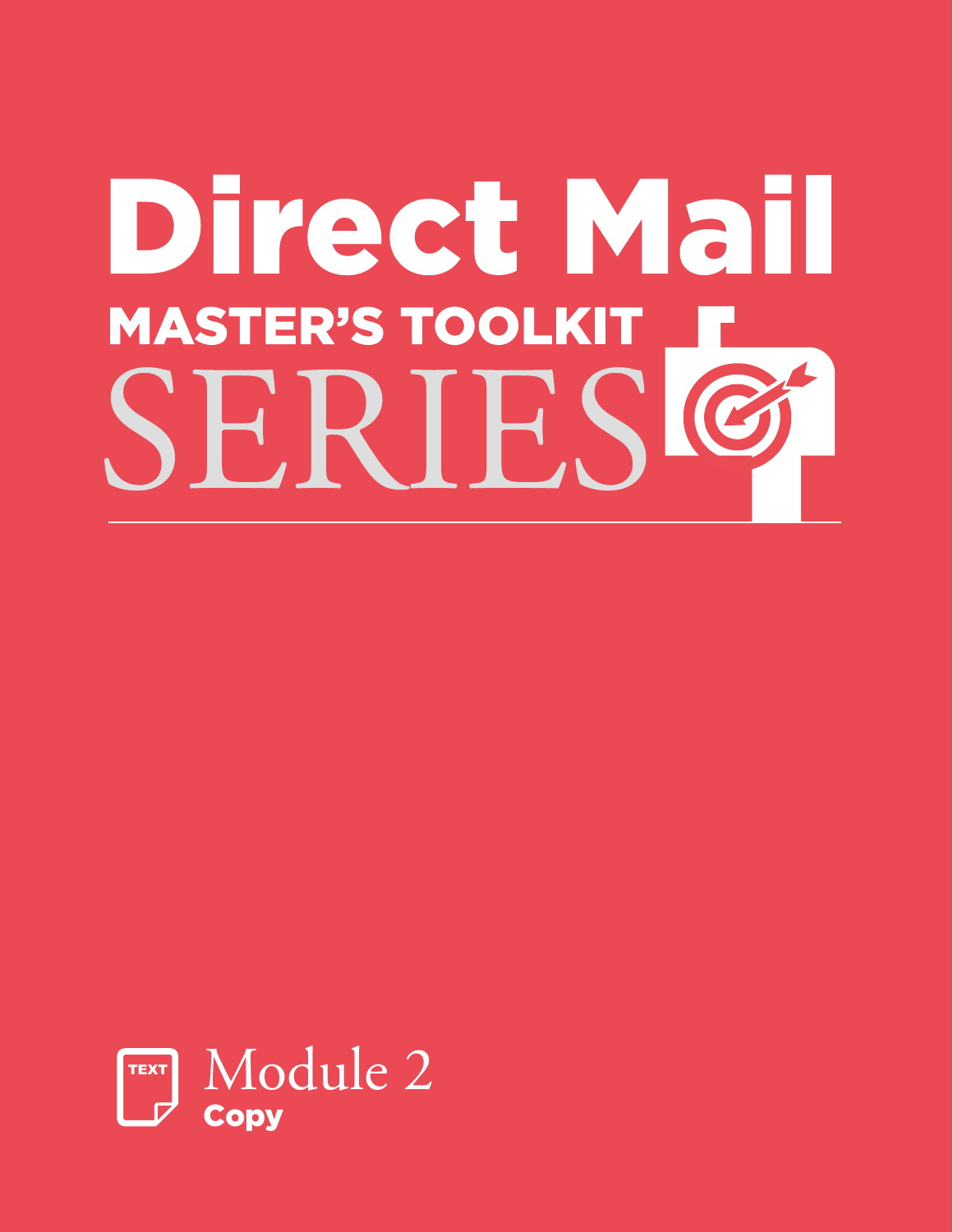# Writing is an art; writing for direct mail is a science.

There are rules to follow if you want your piece to resonate with your audience and generate action. Focus on being memorable, informative and succinct—and adding a little humor or personality never hurts.

# The Headline

First things first—do you have a headline that grabs? A headline determines the effectiveness of the entire piece. Typically 8 out of 10 people will read the headline, but only 2 out of 10 will continue reading. You need a headline that immediately grabs attention, informs and sells.

Here are eight examples of proven headline tactics:

1

The Point, Please No jokes, playfulness, or excess words—just get to the point.

Example: *Headlines are the most important part of direct mail*

2

#### Big Beautiful Benefits

State the big benefit. If they see nothing else, at least you gave the selling point.

Example: *Free headline with every order over \$100*



#### Recite The News

News seems less intrusive than sales. Structure copy in the form of a bulletin.

Example: *PrintingForLess.com introduces the newest trend in writing headlines*

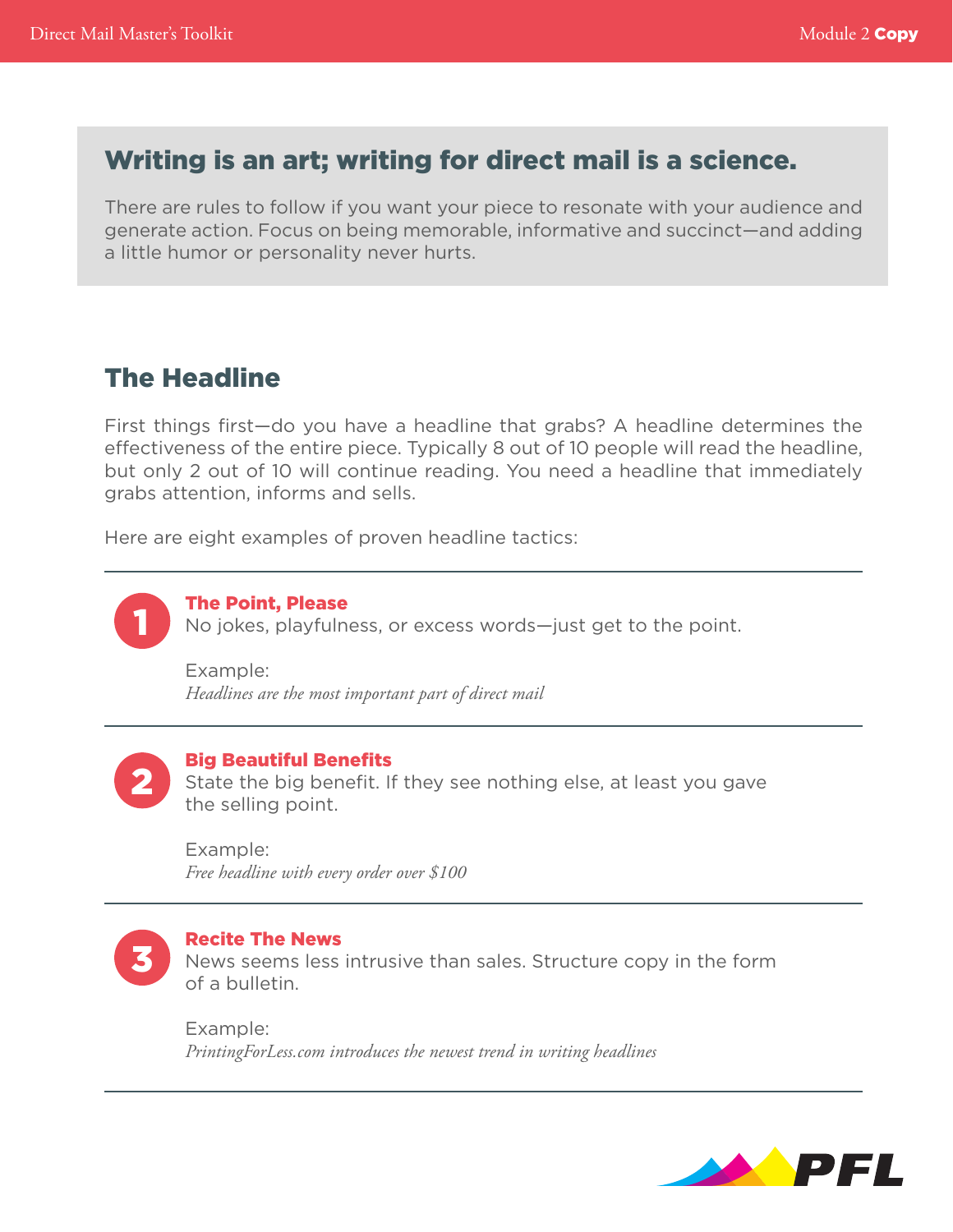

#### Show Me How

A how-to is a proven method which appeals to consumers' needs to improve themselves or their environment. Focus on the result, not the process.

Example: *How to write a winning headline in just minutes*



#### Excuse Me?

Asking an intriguing question pulls the reader in and forces them to read on for the answer.

Example: *Are you making the number one mistake of all headline writers?*



#### Thou Shalt Do Something

Command in a friendly way, and your headline will convince without seeming desperate or pushy.

Example: *Stop writing headlines that suck. Call PrintingForLess.com for help!*



#### Information Is Power

Customers want tips, tricks, and solutions, not endless facts and stats.

Example: *Mini web series explains how to write effective headlines that sell*



#### Hey, It Worked for Me

Testimonials are a useful tactic, especially when the endorsement is straightforward, confident and honest.

Example: *"PFL's headline course made me a more effective writer in just five weeks."*

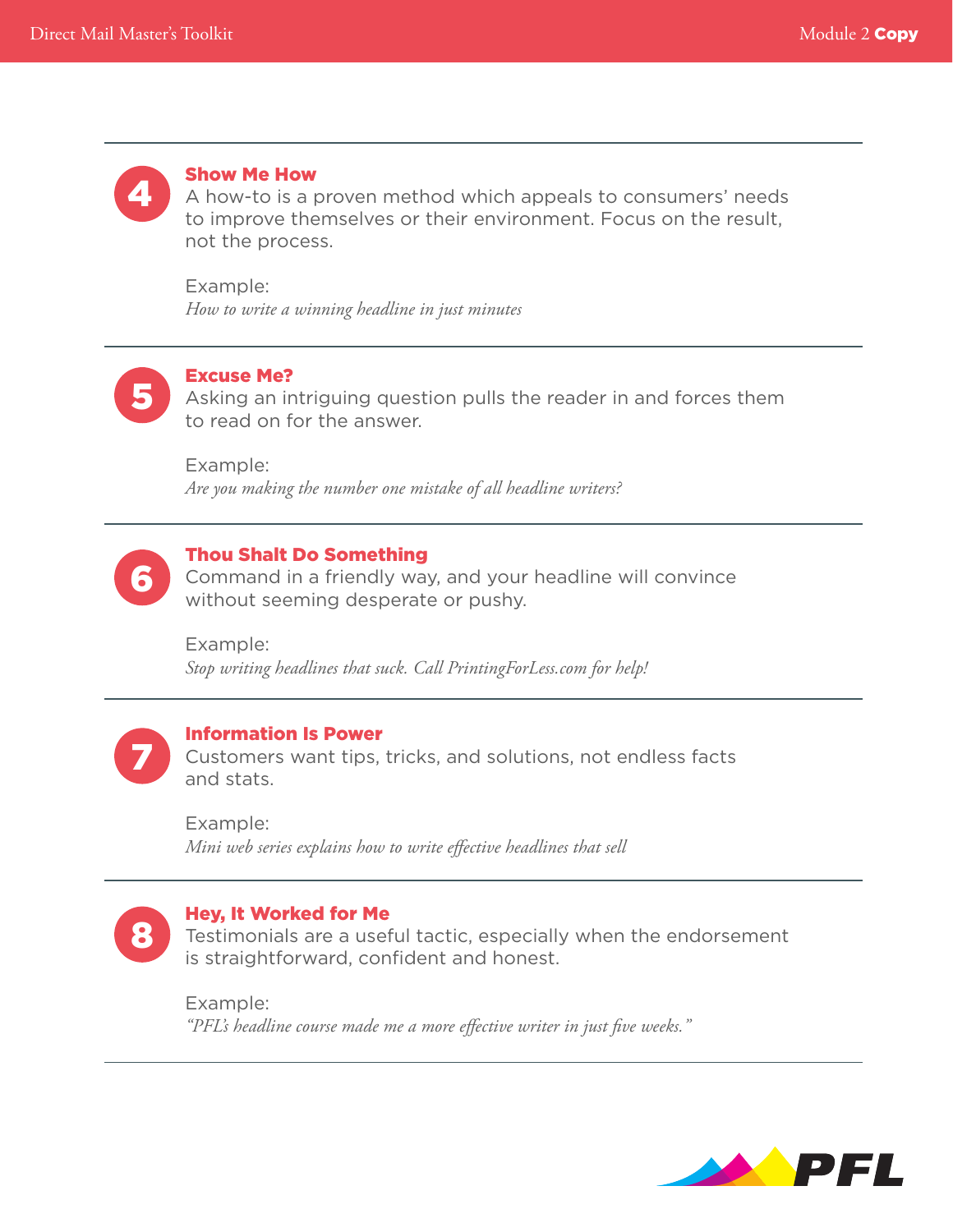# The Call-to-Action/Offer

The second most critical element is the call-to-action/offer. In the strategy module, we talked about having a singular focus for your piece. That is also true with the offer. Clearly identify your focused offer or benefit and stick to supporting it with other elements. Like headlines, offers have rules too.



#### Be Specific

Don't simply say, "contact us for more information." Specifically ask them to visit your site and give the address or direct them to social media using your Twitter handle or Facebook Profile.

### Be Relevant

Make sure your offer is relevant to the audience. A mortgage refinancing offer will not be particularly helpful to the recent college grad while an offer for a new cell phone with social media and photo capabilities might not appeal to the 65+ crowd.

### Be Exclusive

Exclusivity can be anything that feels special or unique, giving your audience something they can only get with your direct mailer. You can segment the offer to a loyal customer with, "Because you are one of our favorite customers," or a more acquisition-focused piece that says, "First-time customers get 25% off."

# Be Obvious

Customers won't feel secretly rewarded after they scour your piece and find that cleverly-hidden offer. They want it bold, upfront and clearly defined.

# Be Timely

Time-sensitive offers are an excellent way to spur immediate action. Create urgency by limiting redemption periods or events to a set amount of time. This tactic also allows for more accurate tracking.

### Here are some of the most popular offers:

- Buy one, get one free
- Price discount
- Try-before-you-buy
- Free sample
- A prize awarded for a specified action
- Be the first!
- Complete a survey
- Information/education
- Consultation free or reduced

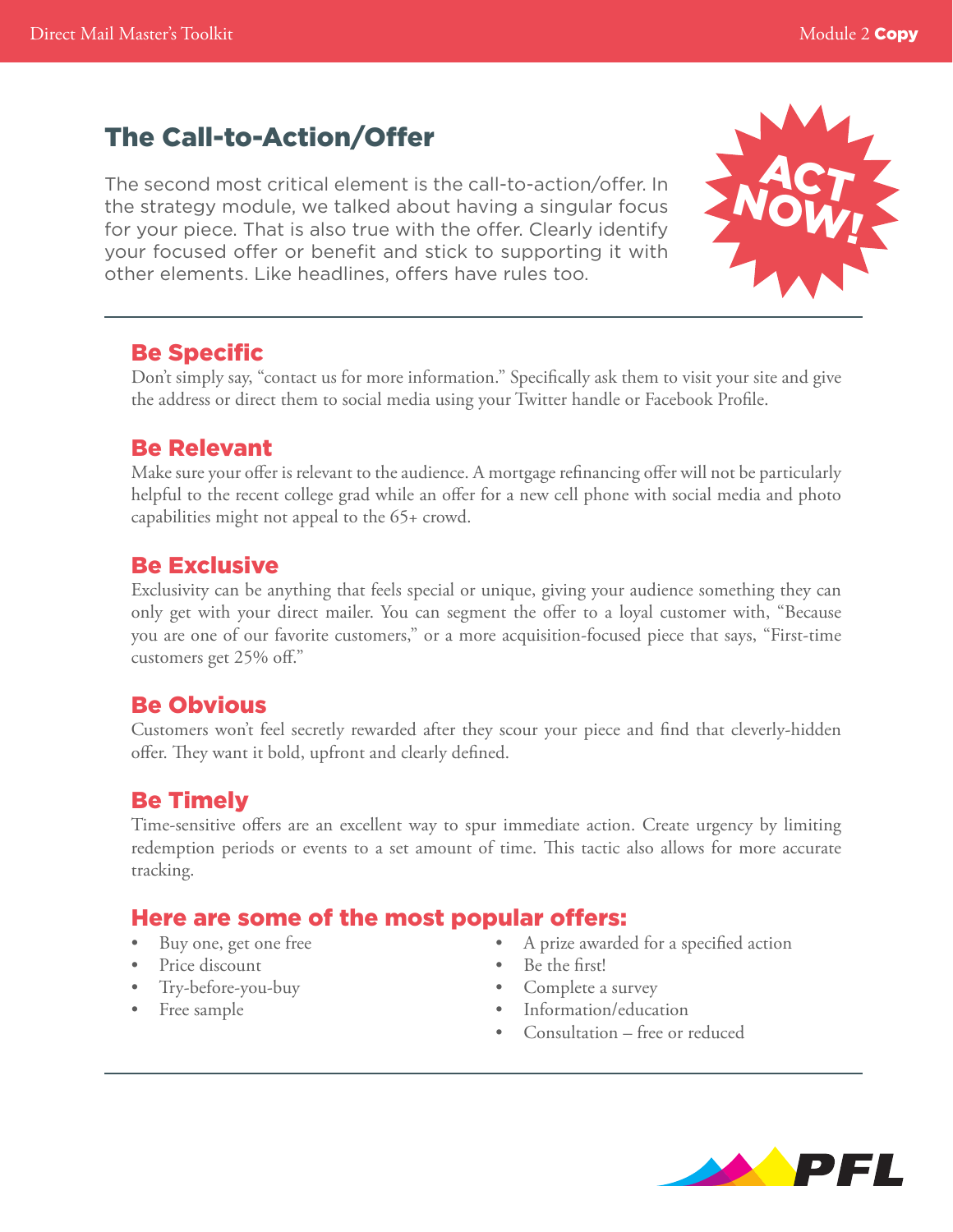# Body Copy

Besides your headline and offer, you'll need supporting body copy. Keep it short and concise and restate the offer.

#### Short and Snappy

Limit body copy to three paragraphs or less consisting of three to five sentences. Avoid complex sentence structure. Breaking up body copy into bullets, subheaders and adding extra spacing helps keep the reader focused and organized as they navigate the piece. Repeat the offer or benefits in a slightly different way to reinforce the message.

#### Tone

If you want the reader to do something, you must first make them feel something. If you are selling a new car, paint a picture for your customers of how great they will look or perform in their new car. Write in a human, conversational tone to avoid sounding like a robot.

Tell them a story. Story formats are more successful because the audience can connect. Walk your audience through a complete picture of how your service or product will make them more efficient, healthier, happier, etc. Incorporating wit, humor, or intrigue are excellent tools to keep your audience engaged.

#### Here are two examples of headlines and supporting body copy. Which one would you choose?



#### Headlines in Critical Demand

Take 40% off our writing course when you sign up online

Writing a headline can be a daunting task—until now. Write headlines that sell in a matter of minutes with our proven method and highly effective teachers. You'll walk away with the confidence to write winning headlines for successful direct mail that engages your audience.



# World-Wide Shortage of Headlines Causes Writers to Panic!

Shortage creates savings of \$100 off when you register on our website

Don't panic. We've got your back. Our team of world-class writers and our no-fail method will have you churning out winning headlines in your sleep. Direct mail gets a new lease on life with headlines that actually sell and build a lasting, engaged relationship with your audience. Call today – it's not too late!

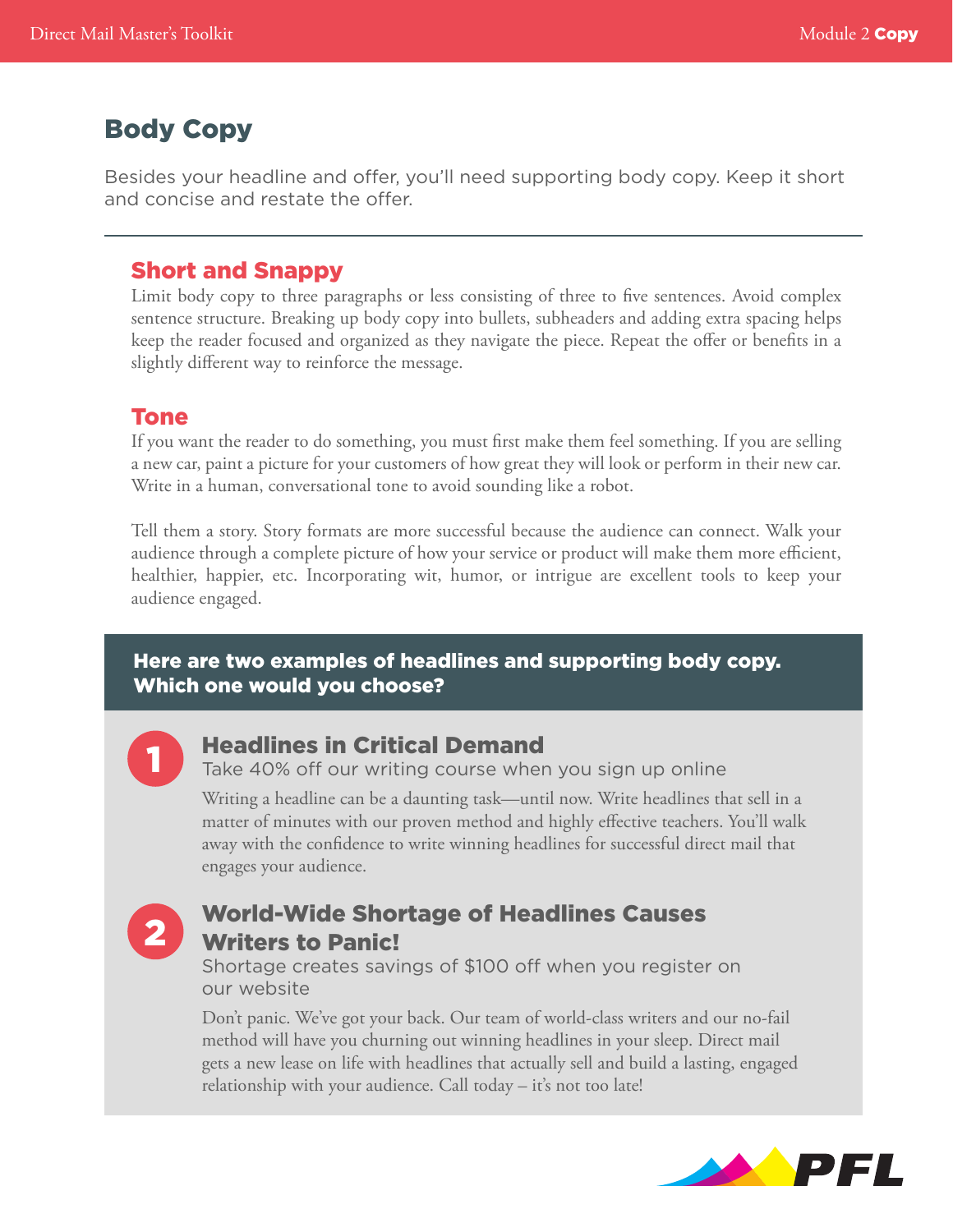# Additional Info

**Don't forget the basics.** If you want customers to come see your new store, include your phone number, address and directions. Contact information has evolved to include Facebook, Twitter and websites, so if you have digital channels, include them. This helps drive online behavior and creates a multi-channel experience with your brand. With digital information at customers' fingertips, most will go online to research before they ever make a purchase.

# Fonts

There are some beautiful fonts out there, but not all translate to a clear, quick read. The best fonts for direct mail are san serif (does not have the small projecting feature at the end of the stroke). I suggest Arial, Century Gothic, Gill Sans, Helvetica, Optima, Tahoma and Verdana. These are standard system fonts.



# Variable Data

Variable data is a form of digital printing, including on-demand printing, in which elements such as text, graphics and images may be changed from one printed piece to the next, without stopping or slowing down the printing process and using information from a database or external file. For example, a set of **personalized** letters, each with the same basic layout, can be printed with a different name, address and product picture on each letter.

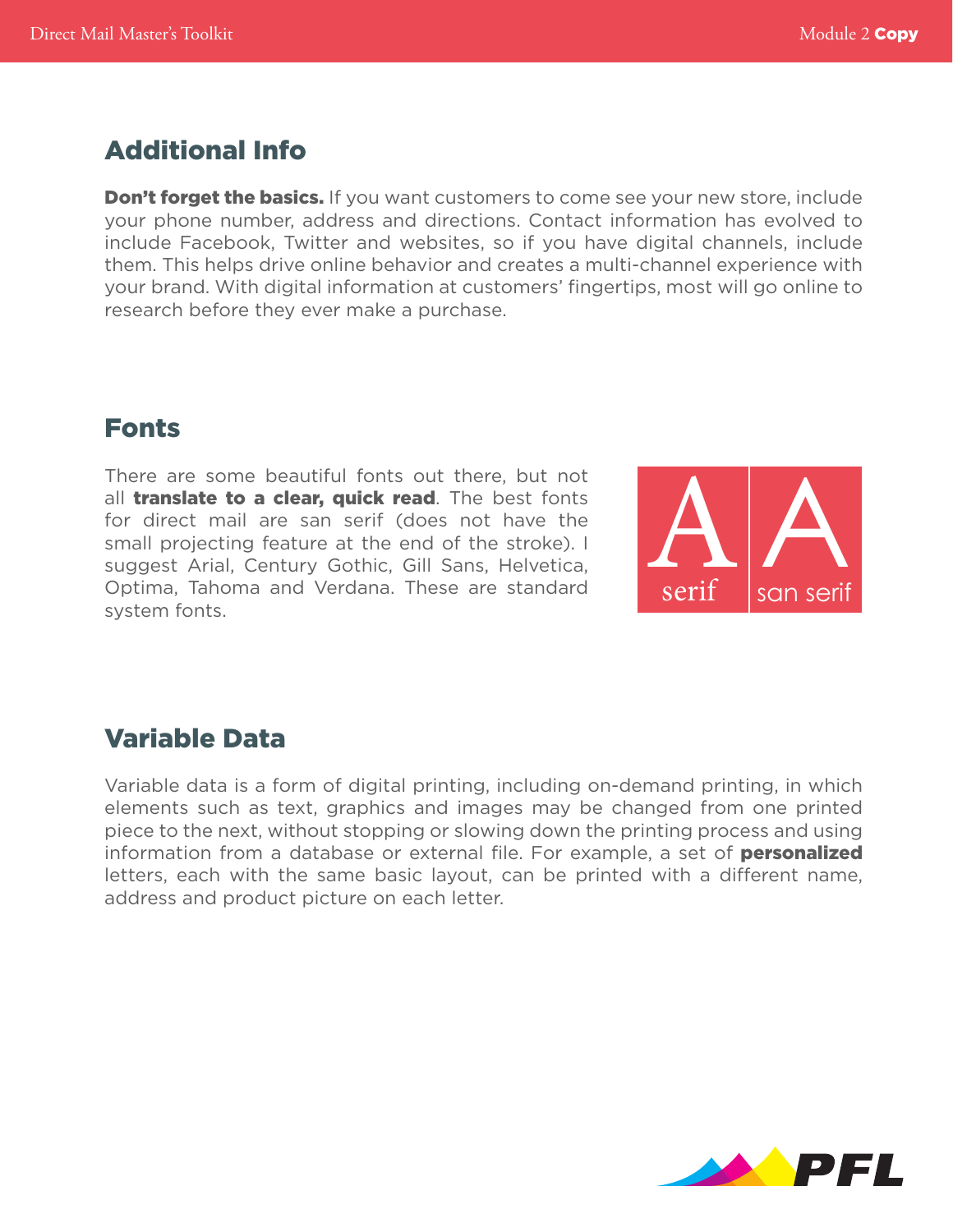# Additional Resources

- [The Copywriters Handbook](http://www.amazon.com/The-Copywriters-Handbook-Step-By-Step-Writing/dp/0805078045)
- [The Definitive Guide to Copywriting](http://www.quicksprout.com/the-definitive-guide-to-copywriting/)
- [Variable Data](http://www.printingforless.com/Variable-Data-Printing.html)